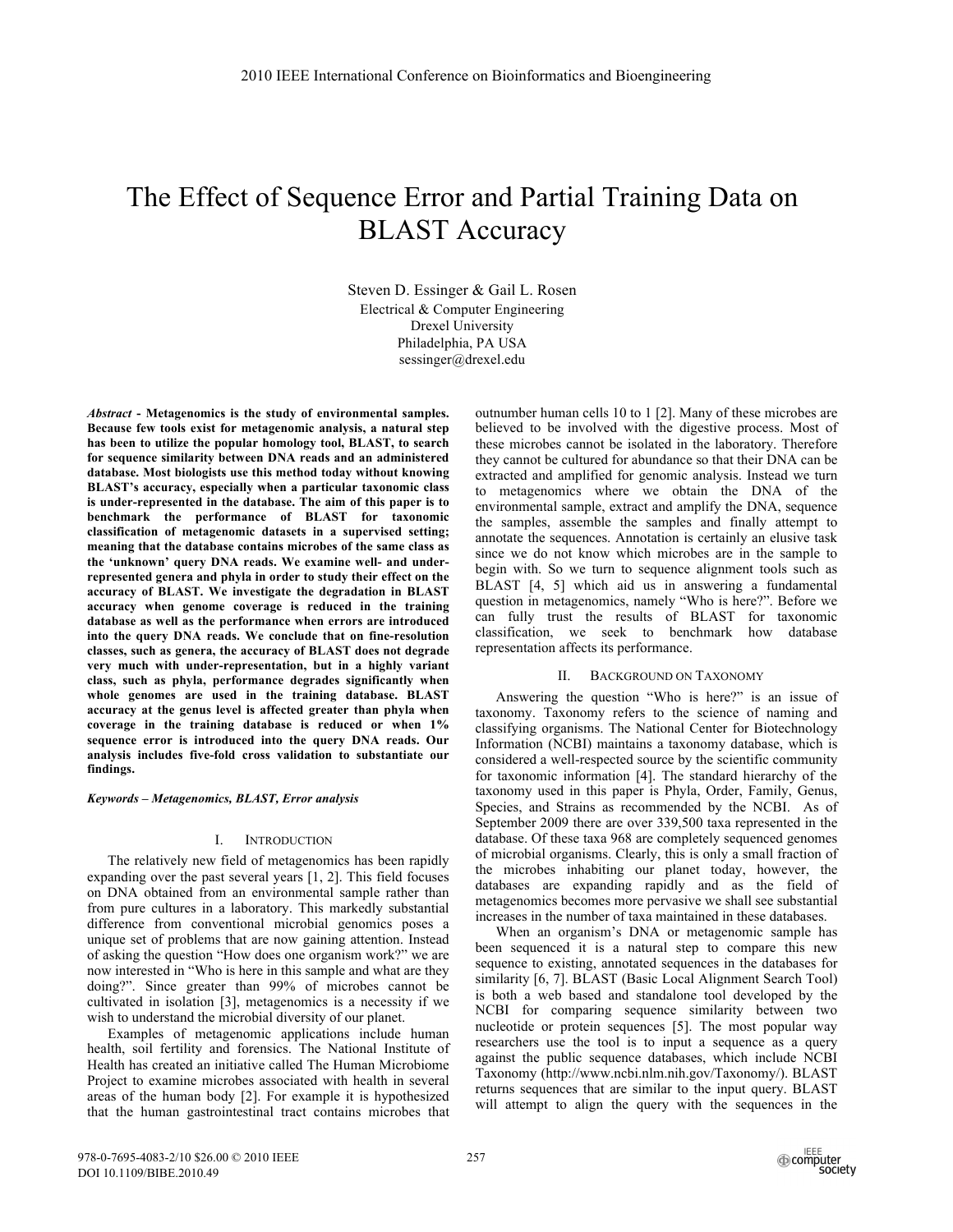databases and then issue a statistical report to provide a level of confidence in the alignment. BLAST is actively maintained by the NCBI and can be found here (http://blast.ncbi.nlm.nih.gov/Blast.cgi).

The first alignment in the report returned by BLAST is supposedly the sequence in the database with the greatest similarity to the query sequence. When the query sequence is small (e.g. < 500bp), BLAST tends to produce multiple ambiguous top-hits. It has been found that the closest BLAST hit is often not the nearest neighbor [8]. Generally speaking, microbiologists rely on the BLAST results without question [9, 10, 11]. Researchers have now begun to analyze and compare the performance of BLAST for metagenomic datasets. The findings are indicating that classifying genome sequence fragments based on the best BLAST hit only yield reliable results if there are close relatives represented in database for comparison [12, 13].

#### III. METHODS

A total of 635 distinct microbial strains downloaded in 2008 from the NCBI GenBank database were considered for our experiments. We have found that each of the 635 strains in our database can be classified to one of 19 different phyla and 272 different genera. In order to partition the database for our experiments we decided to focus on two well represented and two under-represented classes each for the levels of phyla and genus. Thus two separate experiments were performed: one for the level of phyla and the other for genus. Table 1 shows the composition of each class for each experiment.

The two well-represented classes were chosen to be the two classes at each level that contained the greatest amount of microbial strains. For example, the phyla class Proteobacteria contained 315 strains out of the 635 strains in the overall database. The two under-represented classes were chosen arbitrarily so that they each contain no more than 20 strains. Many classes in the database contained only 1 strain; however the five-fold cross validation statistical measure necessarily requires that we have a minimum of 5 strains. We chose underrepresented classes containing 10 to 17 strains as shown in Table 1.

The five-fold cross validation experiments proceeded as the following for phyla using 500bp DNA reads which we herein refer to as query fragments. The identical procedure was followed for genus thus yielding a total of twelve separate experiments. Six experiments were dedicated to varying the coverage in the BLAST training database. The second set of six experiments focused on introducing error into the query fragments. The distribution of the classes for the experiments can be found in Table 1.

We randomly partitioned the strains from each class into five groups as necessitated by five-fold cross validation. The first group from each class was combined to create a set of query strains. To simulate a metagenomics dataset obtained using the next generation of 454 pyrosequencing technology [14], each query strain's genome was randomly sampled extracting 100 fragments each 500bp in length. Each fragment was annotated with its membership class so that we could determine if BLAST correctly matched the fragment. These sampled fragments were used as queries for BLAST sequence alignment. The whole-genomes of the remaining strains were used to construct the BLAST training database in which BLAST would attempt to align against the query sequences. For example, in the phyla experiment,  $93x100$  (20%) query fragments were BLAST against a database of 370 (80%) whole-genomes comprised of the remaining strains belonging to the 4 phyla. The percent accuracy is calculated as the number of query fragments correctly identified by BLAST over the total number of query fragments. This procedure was repeated a total of five repetitions so that each strain was in the query test set once. The results from the five partitions were averaged and the standard deviation was calculated. A survey of cross validation methods can be found from these sources [15, 16, 17].

## *A. Varying the Training Database Coverage*

The varying database coverage experiments tested BLAST's resiliency in accuracy when the coverage per genome in the database was reduced. We randomly sampled each whole-genome 100x taking contigs 50Kbp (10Kbp) in length to construct the training database. The experiment proceeded identically as described above upon which we compared the results of whole-genome, 5Mbp and 1Mbp coverage in the training database.

| Phyla                                                                               |                                                                                   |                              |                   |                          |                   |  |  |  |
|-------------------------------------------------------------------------------------|-----------------------------------------------------------------------------------|------------------------------|-------------------|--------------------------|-------------------|--|--|--|
| <b>Total Strains - 463</b><br>Database $(80\%) - 370$<br><i>Query</i> $(20\%) - 93$ |                                                                                   |                              |                   |                          |                   |  |  |  |
|                                                                                     | <b>Well-Represented</b>                                                           |                              |                   | <b>Under-Represented</b> |                   |  |  |  |
| <b>Class</b>                                                                        | $#$ Of Strains                                                                    | # Queries Sampled            | <b>Class</b>      | # Of Strains             | # Queries Sampled |  |  |  |
| Proteobacteria (well1)                                                              | 315 (68%)                                                                         | Crenarchaeota (under1)<br>63 |                   | 15(3%)                   |                   |  |  |  |
| Fermicutes (well2)                                                                  | 116 (25%)                                                                         | 23<br>Tenericutes (under2)   |                   | 17(4%)                   | 4                 |  |  |  |
|                                                                                     |                                                                                   |                              | Genus             |                          |                   |  |  |  |
|                                                                                     | <b>Total Strains - 64</b><br>Database $(80\%) - 51$<br><i>Query</i> $(20\%) - 13$ |                              |                   |                          |                   |  |  |  |
|                                                                                     | <b>Well-Represented</b><br><b>Under-Represented</b>                               |                              |                   |                          |                   |  |  |  |
| <b>Class</b>                                                                        | # Of Strains                                                                      | # Oueries Sampled            | <b>Class</b>      | # Of Strains             | # Queries Sampled |  |  |  |
| Steptococcus (well1)                                                                | $26(40\%)$                                                                        |                              | Yersinia (under1) | 10(16%)                  |                   |  |  |  |
| Staphylococcus (well2)                                                              | 18 (28%)                                                                          | Synechococcus (under2)       |                   | 10(16%)                  |                   |  |  |  |

TABLE I.

The class composition for the phyla and genus five-fold cross validation experiments are provided below. A total of 463 strains were included in the phyla experiment. We chose to use two phyla having well-representation and two having under-representation in the database. For example, Proteobacteria (well) accounted for 315 (68%) of the 463 strains included in the experiment. These strains were partitioned into five groups each containing 63 strains. The remaining three classes were partitioned in the same manner ensuring that approximately 20% of the strains belonging to the class were in each group. The first group from all four classes was combined and BLAST against the remaining four groups. This procedure was repeated five times so that each group was used for query once. An identical procedure was used at for the genus experiment.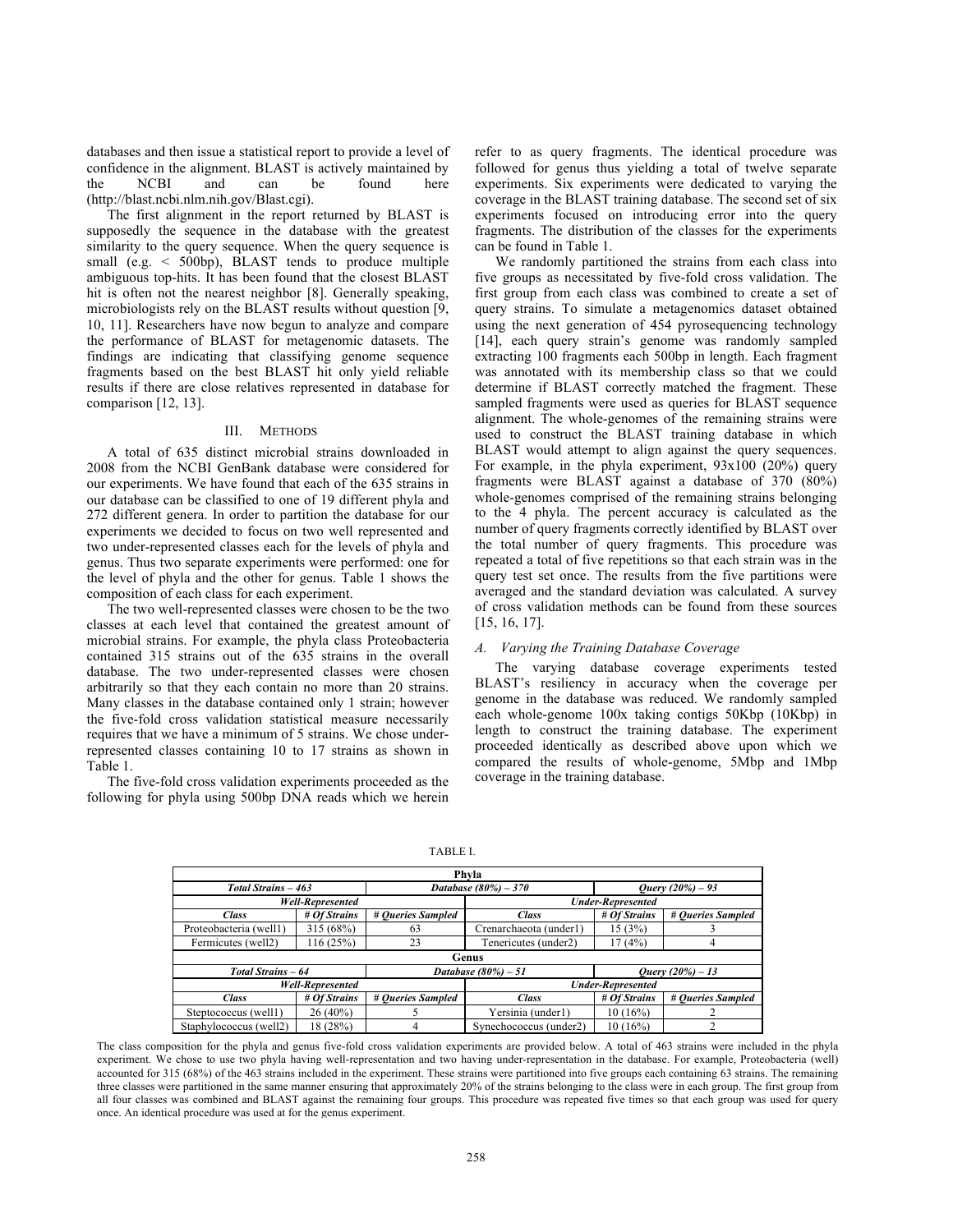## *B. Varying Error in the Query Sequence*

The query sequence error model experiments were developed to quantify BLAST's accuracy in classifying fragments at both the genus and phyla levels when errors have been introduced in the query fragments. It has been shown that Roche pyrosequencing has a per-base accuracy of 96%, however, this figure depends on a number of factors [18]. To simulate sequencing error we randomly changed 1% (10%) of the bases in each 500bp fragment to a randomly chosen nucleotide. The rest of the experiment proceeded identically as described above. We compare the results of 0%, 1% and 10% sequencing error.

BLAST may potentially return multiple ambiguous hits meaning that all of the top scores returned have the same statistical expect value (e-value). In these instances all of the aligned sequences must be from the true taxonomic class otherwise the BLAST result was marked incorrect for the corresponding query sequence. Additionally, BLAST may not return a report for a query sequence that it has determined to be a low-complexity region. In these few instances we marked the query as incorrect. While this filter may be turned off we've found that BLAST consumes significantly more resources; therefore we've chosen to leave it in the default setting. Corresponding, we chose to use all BLAST default settings including an e-value cutoff of 10.

## IV. RESULTS

#### *A. Varying Database Coverage Experiments*

First, we aim to show how full and partial training data effects BLAST's ability to classify fragments into their taxonomy. This is important because for every complete microbial genome project in GenBank, there are two projects: "in-progress", or those having incomplete coverage of the actual genome. Therefore, we show how using 100 random 50kbp (5 Mbp total genomic data) and 10kbp contigs (1 Mbp genomic data) compares to having the full-genome for training.

The results of the five-fold cross-validation experiments

with well/under representation for assessing training database coverage are summarized in Table 2. BLAST accuracy was evaluated for classification both at the genus and phyla levels. The coverage of each genome included in the training databases was varied from whole-genomes to genomes consisting of 100 random samples each 50Kbp (10Kbp) in length. Therefore we performed three separate experiments at each level.

Each experiment had four classes; two classes that were well represented by strains in the dataset and two classes that were under-represented. The percent accuracy is the number of strain fragments that BLAST matched with the correct class over the total number of fragments. The average score reported is the average of all five repetitions of the five-fold cross validation experiment. The standard deviation is calculated in a similar manner. Individual scores for each repetition, for all experiments are provided in the appendix.

In addition to the percent accuracy of BLAST across all strains for each experiment, Table 2 lists the accuracy of BLAST on the four individual classes as well as the accuracy on the combined well and under-represented classes. Each of these combined groups contains two classes.

All seven different scores for percent accuracy are plotted against the six experiments shown in Figure 1. Phyla generally had lower accuracy than genus for all experiments with the exception when there was 1Mbp coverage in the training database. Figure 1 clearly shows that the percent accuracy of all strains for each experiment is highly dependent on the BLAST's ability to correctly identify the fragments belonging to strains having membership in the under-represented classes. For example, the genus level accuracy using whole genome training scored similarly across all classes while underrepresented phyla classes using whole-genome training scored nearly 40% less than the phyla well-represented classes. This disparity results in an overall score for phyla 10% less than that of genus for the whole genome experiments.

As the genome coverage in the training database is reduced we see from Figure 1 that the average percent accuracy also



Figure 1. This bar graph illustrates the data provided in Table 2. All four classes in the full genus experiment exhibited similar percent accuracy scores. However, this percent accuracy degrades when BLAST is trained on partial genomes. This trend is also evident in the phyla experiments. There is also a greater difference in percent accuracy between the well- and under-represented classes in the phyla experiments than the genus experiments. We've found that this is due in part to the genus level having less diversity than the phyla level. The percent accuracy decreased 34% (genus) and 22% (phyla) when partial genomes of 1 Mbp were included in the training database as opposed to whole genomes.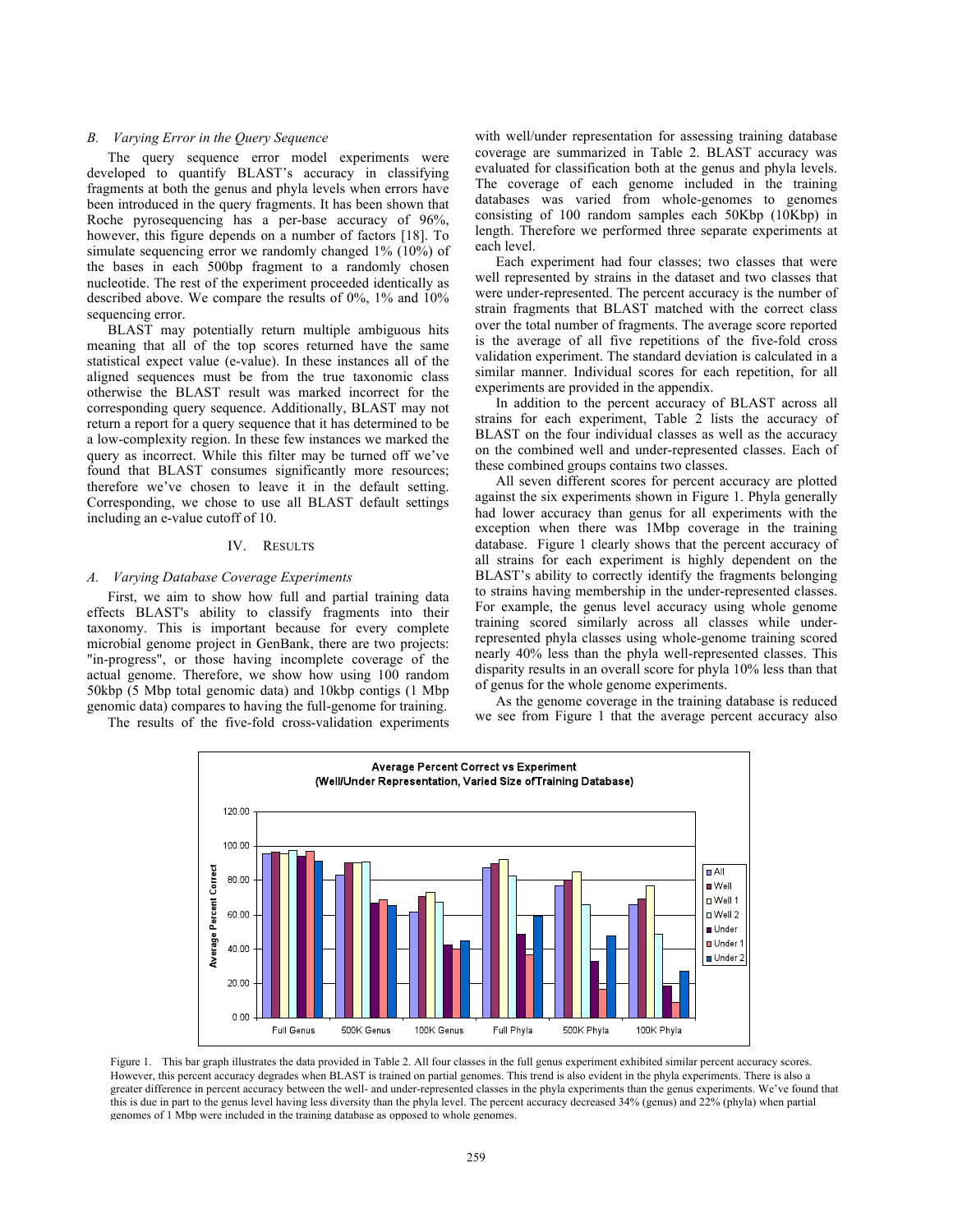TABLE II.

| Percentages               |            | All   | Well  | Well 1      | Well 2 | Under | Under 1 | Under 2 |
|---------------------------|------------|-------|-------|-------------|--------|-------|---------|---------|
| <b>Whole Genome Genus</b> | AVG        | 95.87 | 96.60 | 95.65       | 97.87  | 94.15 | 96.90   | 91.40   |
|                           | <b>STD</b> | 2.10  | 3.10  | 4.91        | 3.03   | 3.57  | 4.56    | 8.51    |
| <b>5Mbp Genus</b>         | AVG        | 83.18 | 90.48 | 90.43       | 90.78  | 67.10 | 68.80   | 65.40   |
|                           | STD        | 3.49  | 4.16  | 5.09        | 4.08   | 3.06  | 1.20    | 6.22    |
| <b>1Mbp Genus</b>         | AVG        | 61.83 | 70.52 | 72.95       | 67.57  | 42.70 | 40.40   | 45.00   |
|                           | <b>STD</b> | 1.76  | 1.96  | 3.97        | 4.21   | 2.06  | 2.51    | 3.66    |
| <b>Whole Genome Phyla</b> | AVG        | 87.21 | 90.06 | 92.67       | 83.01  | 48.74 | 36.80   | 59.38   |
|                           | <b>STD</b> | 2.29  | 2.30  | 0.79        | 7.80   | 9.64  | 16.43   | 14.52   |
| 5 Mbp Phyla               | AVG        | 76.76 | 80.00 | 85.31       | 65.64  | 33.11 | 16.67   | 47.80   |
|                           | STD        | 1.44  | 1.56  | 1.15        | 7.16   | 6.88  | 5.17    | 10.85   |
|                           | AVG        | 65.70 | 69.21 | 76.86       | 48.48  | 18.38 | 8.74    | 26.98   |
| 1 Mbp Phyla               | <b>STD</b> | 0.71  | 0.87  | $\sqrt{24}$ | 4.66   | 3.10  | 2.59    | 5.24    |

The percent accuracy scores of BLAST for the genus and phyla experiments are provided below. BLAST was marked correct if it matched the query fragment to the correct class and incorrect otherwise. It was also marked incorrect if it provided multiple ambiguous hits whereupon these hits belonged to two or more different classes. The percent accuracy for each five-fold cross validation repetition is the number of correct matches over the total number of query fragments. The percent accuracy scores over all five repetitions were average and are provided below along with the standard deviation of scores. The whole genome caption indicates that the database was comprised of whole genomes representing each class. 5Mbp (1Mbp) indicates the database was comprised of partial genomes 5Mbp (1Mbp) in length representing each class.

decreases. The genus level was most significantly affected decreasing coverage from whole genome to 1Mbp of each genome. The percent accuracy decreased 34% while the decrease was 22% for phyla. The genus under-represented classes experienced nearly a 50% decrease in accuracy while the phyla under-represented classes had an approximately 30% reduction in accuracy.

## *B. Query Sequence Error Model Experiments*

In this experiment, we aim to show how error in a DNA sequence affects BLAST's ability to taxonomically classify the fragment. Error can be viewed as coming from the DNA sequencing method [19, 20], or divergence in sequence due to mutation. In either scenario, BLAST should be robust to error in the sequence, and we will investigate this effect.

The results of the five-fold cross validation experiments with well/under representation assessing BLAST's performance on query sequences with error is summarized in Table 3. BLAST accuracy was evaluated for classification both at the genus and phyla levels. In contrast to the prior experiments the coverage of each genome included in the training databases remained the same using whole-genomes. They query-error experiments differ from the training database experiments because error is introduced into the query fragments while the training database size is constant: while the converse is true in the former. Three separate experiments were performed at both the genus and phyla levels. The first used unaltered query fragments. The second and third experiments used fragments each having 1% and 10% randomly changed base pairs, respectively.

The introduction of 1% error into the query fragments resulted in a nearly 1% decrease in average percent accuracy across all classes for phyla. This difference was much higher for the genus experiments with the under-represented classes suffering a loss of nearly 10% accuracy. However, when the error introduced in the query fragments was raised to 10% the difference in accuracy for genus was negligible compared to the 1% error experiment. Phyla accuracy continued to decrease in a near linear fashion moving from 0% to 10% error in the query fragments. On average this decrease was about 5% across of the classes for phyla.



Figure 2. This bar graph illustrates the data provided in Table 3. The average percent accuracy for all strains in the genus experiments decreases 6% when 10% sequence error is introduced in the query fragments. The average percent accuracy for all strains in the phyla experiments decreases 4% when 10% sequence error is introduced in the query fragments. Under-represented classes experience larger decreases in percent accuracy than well-represented classes. Both under-represented classes in the genus and phyla experiments experienced a decrease of approximately 12% with the introduction of 10% sequence error.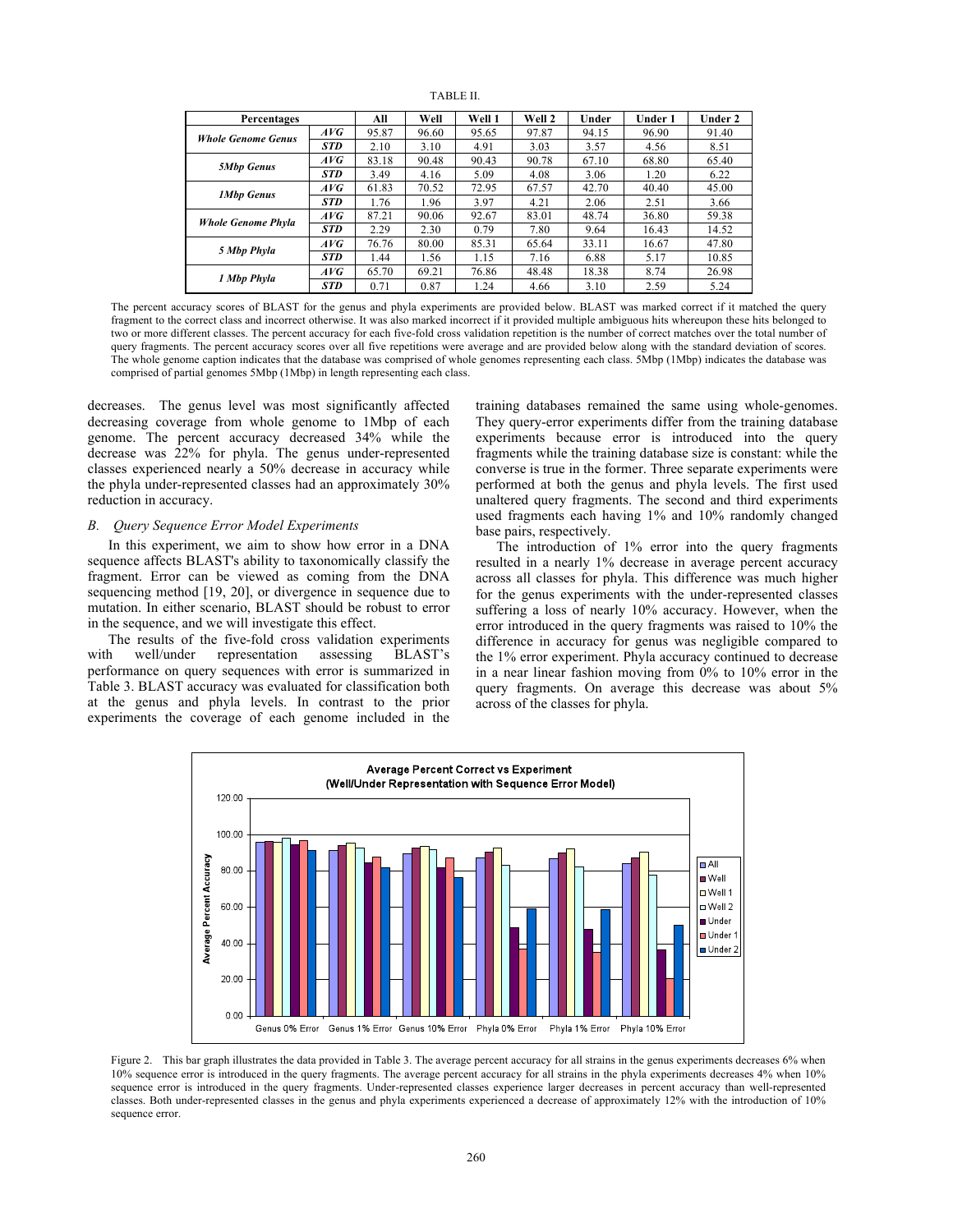| TABLE III. |  |  |
|------------|--|--|
|            |  |  |

| Percentages            |            | All   | Well  | Well1 | Well2 | Under | Under1 | Under2 |
|------------------------|------------|-------|-------|-------|-------|-------|--------|--------|
| <b>Genus 0% Error</b>  | AVG        | 95.87 | 96.60 | 95.65 | 97.87 | 94.15 | 96.90  | 91.40  |
|                        | <b>STD</b> | 2.10  | 3.10  | 4.91  | 3.03  | 3.57  | 4.56   | 8.51   |
| <b>Genus 1% Error</b>  | AVG        | 91.17 | 94.07 | 95.29 | 92.65 | 84.55 | 87.60  | 81.50  |
|                        | <b>STD</b> | 8.48  | 4.38  | 5.41  | 10.60 | 19.97 | 20.73  | 21.05  |
| <b>Genus 10% Error</b> | AVG        | 89.37 | 92.62 | 93.63 | 91.65 | 81.90 | 87.30  | 76.50  |
|                        | <b>STD</b> | 7.99  | 4.69  | 6.41  | 10.89 | 20.14 | 21.23  | 21.63  |
| Phyla 0% Error         | AVG        | 87.21 | 90.06 | 92.67 | 83.01 | 48.74 | 36.80  | 59.38  |
|                        | <b>STD</b> | 2.29  | 2.30  | 0.79  | 7.80  | 9.64  | 16.43  | 14.52  |
| Phyla 1% Error         | AVG        | 86.93 | 89.84 | 92.57 | 82.46 | 47.64 | 35.20  | 58.83  |
|                        | <b>STD</b> | 2.28  | 2.31  | 0.71  | 8.03  | 9.76  | 15.94  | 15.08  |
|                        | AVG        | 83.74 | 87.24 | 90.70 | 77.89 | 36.54 | 20.93  | 50.42  |
| Phyla 10% Error        | <b>STD</b> | 2.54  | 2.58  | 0.76  | 8.72  | 9.33  | 10.83  | 18.73  |

The results of the sequence error model five-fold cross validation experiments are provided below. To simulate sequencing error we randomly changed 1% (10%) of the 500bp in each of the query fragments. The first score column is the percent accuracy of BLAST for all four classes while the four columns to the right, labeled with the phyla's abbreviated name, refer to the individual scores for each class considered in this experiment. The results show that accuracy at the genus level was more susceptible to sequencing error than phyla. However, while there was approximately 10% decrease in accuracy for the under-represented genus class with 1% sequencing error, the decreases were marginal between 1% and 10% error. Phyla's decrease in accuracy appears to have a near linear response to the introduction of sequencing error.

## V. DISCUSSION

Previously, we have conducted an experiment to measure BLAST's accuracy of taxonomic classification at the levels of genus and phyla consisting of four classes; two that are well represented and two that are under-represented using whole genomes in the training database [18]. Our findings indicate that BLAST is able to classify much better than chance, however, BLAST assigns misclassified queries by chance. Overall, the greater the representation in the database, the greater the accuracy of BLAST is on taxonomic classification. This is especially true for phyla, which we believe to have more diversity than genus based on the findings in this reference [21]. Therefore, it is no surprise that the decrease in BLAST accuracy is greater for under-represented classes than those that are well represented in the training database.

It is clear from these experiments that the accuracy of BLAST is highly dependent on the composition of the training database. The whole genome phyla experiment confirmed that the well-represented classes have nearly 40% higher accuracy than the under-represented classes. Still BLAST is performing much better than chance on all classes. For phyla (wholegenome) we see that Proteobacteria (well) scored 92.67%. With a database composition of 252/370 we confirm that this score is much higher than chance, which would be about 68%. This can also be verified for under-represented classes. For instance BLAST scored 59.38% for Tenericutes (under). Given its database composition we expect a percent accuracy of 14/370 or 3.7% by chance.

As the coverage in the database was reduced the average percent accuracy scores decreased for all classes for both the genus and phyla experiments. Furthermore, the disparity in accuracy between the well and under-represented classes increased with the database reduction from whole-genome to 5Mbp down to 1Mbp. This was apparent in both the phyla and genus experiments. Still BLAST was capable of scoring better than chance with even with 1Mbp coverage in the database. Phyla Crenarchaeota (under 1) suffered the greatest decrease in accuracy scoring at 8%, yet this was still higher than its chance of 12/370 or 3.2%.

Upon further examination of the database's composition we observe the ratio of well to under-represented strains in the phyla database is nearly 14:1. Incidentally, by chance, if we rolled a die we would expect BLAST to classify a strain to a well-represented class 14/15 or 93.3% percent of the time. While we found through our experiments that BLAST is able to classify much better than chance, the allocation of BLAST misclassifications follows a different trend. For example, in the phyla experiments when BLAST misclassified a fragment approximately 95% (nearly chance) of the fragments were assigned to a well-represented class.

These trends are also reflected in the genus experiments. For example for genus (whole-genome) we find that Streptococcus (well) scored 96.6%. By chance we would observe 21/51 or 41.1% accuracy. For Yersinia (under) BLAST scored 91.4% while a score by chance would be  $8/51$  or  $15.6\%$ . The genus database composition is about 2.2:1 predicting that BLAST would classify a strain to a well-represented class about 69% of the time by chance. This is reflected in the allocation of BLAST misclassifications where about 76% of the BLAST misclassified fragments went to a well-represented class.

The sequence error model experiments have shown that errors in the query fragments affect classification at the genus level greater than at phyla. Additionally, the affect was greater on the under-represented classes. The decreases in average percent accuracy at the genus level were incremental between 1% and 10% error while a substantial decrease of 10% for under-represented classes was observed between the introduction of 0% and 1% error.

The much greater decrease in accuracy at the genus level with partial-training data or query sequence error can be explained by sequence divergence. It is well known that 16S rRNA has 3% divergence at the species level and goes up to 6% at the genus level [21]. Extending this finding we expect a greater divergence at the phyla level. Therefore we find that the finer the taxonomic resolution, the more susceptible to error the taxonomy will be.

## VI. CONCLUSION

Twelve five-fold cross validation experiments were examined in this study spanning the taxonomic levels of genus and phyla. We showed how whole and partial training data effects BLAST's ability to classify fragments into their taxonomy. Additionally, we showed how error in a DNA sequence affects BLAST's ability to taxonomically classify the